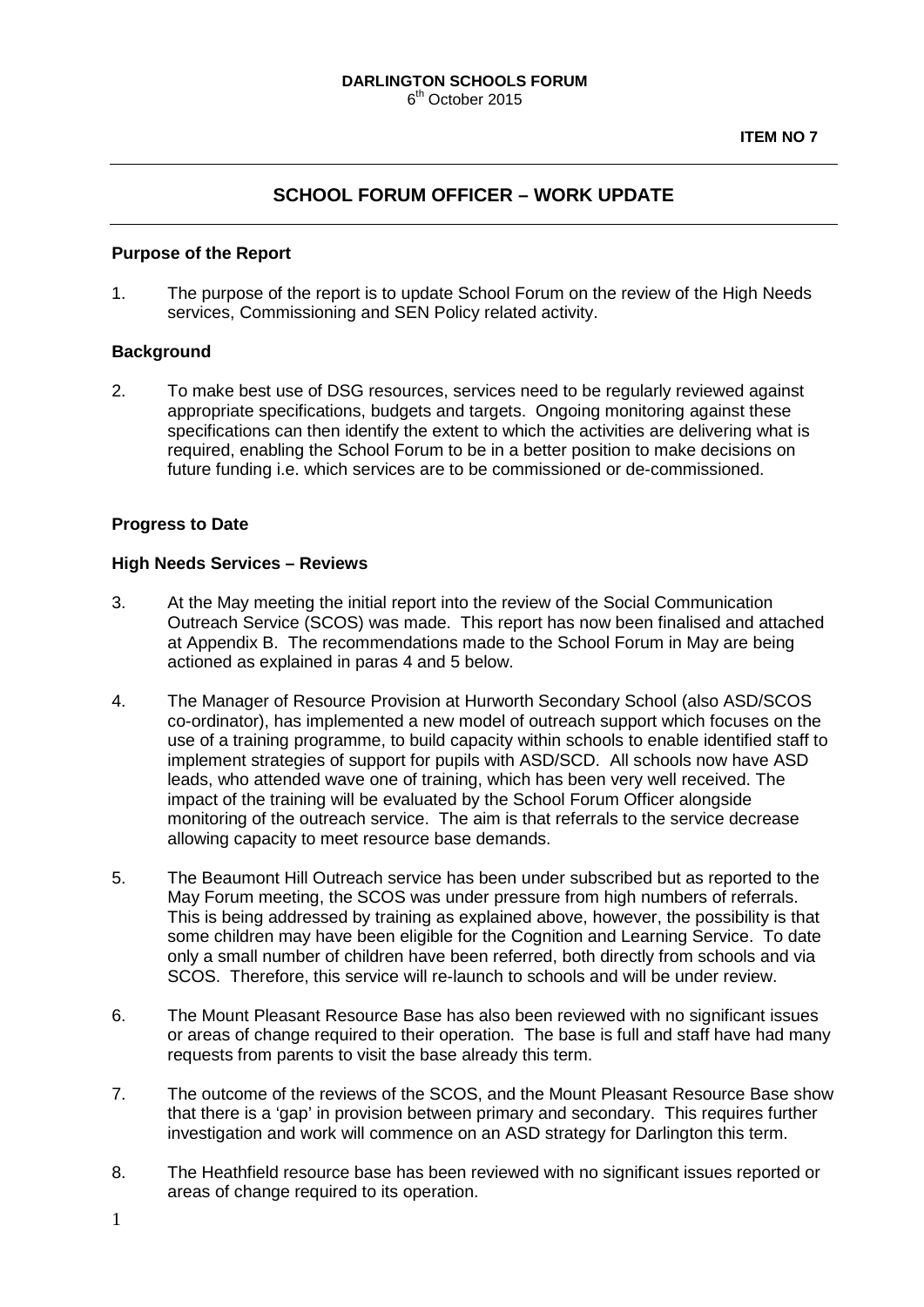- 9. Low Incidence Needs Service (LINS) Due to the retirement of the VI teacher (who also was responsible for moving and handling, risk assessment and medical needs advice), the LINS managed by Hurworth Primary School, are investigating different models of delivery. As an interim, support is being provided by a VI teacher from Middlesborough (Sunnyside Academy) and a permanent VI teacher is being recruited with interviews in late-October scheduled. The School Forum officer will be involved in the recruitment process. The Darlington and Durham Foundation Trust have seconded an occupational therapist who is reviewing current need and will propose a model for delivery for moving and handling and risk assessment, and has fed into the specialist equipment policy which will be launched when this review has concluded.
- 10. Contracts (in the case of Academies) and Service Level Agreements have now been issued for 2015/16.
- 11. Income and expenditure analysis has been received for most of the services. Budget meetings will clarify this for 2015/16 and a position will be provided for the January meeting of the School Forum.
- 12. Schools have received updated information in the SEN Information file on access to outreach services, and the 'what, why, when and how to access resource bases and outreach services are provided in short briefs in the file. These will be adapted for the local offer.

### **High Needs Services Monitoring**

- 13. The reviews have led to a change in monitoring and reporting to ensure consistency of approach. This will lead to better identification of need and strategic decision making. A summary of the new monitoring and reporting framework is attached at Appendix B.
- 14. Specific details are required per child/young person on outcome and performance measures. These should reflect the progress made (eg attainment and achievement data) as well as those relating to social, emotional, attitudinal and behavioural issues, amount of inclusion in mainstream classes, attendance at after school activities, contribution to school etc.
- 15. Reserved provision for pupils with SEN is the single legal category which includes both resource provision and designated SEN units. Children and young people benefiting from resource base support must spend more than half of their time in mainstream classes **with** support. As such it is necessary to evidence the support provided per child/young person and a pupil plan has been developed which can be used or a resource base can provide a provision map for each child. This information will complement the One Plan and should be completed by the Resource Base as soon as practicably possible prior to the first monitoring visit.
- 16. A similar monitoring and reporting is required for the outreach services. The services will review with schools the interventions they have recommended, as schools are responsible for putting these into place.

### **Resource Base Provision Panel - Changes**

17. Following the review of resource base provision the Local Authority (LA) has introduced some changes to the review and planning for resourced places by the implementation of a resource base provision panel which will ensure that places are assigned according to prioritisation of need rather than on a first come first served basis.. The Multi Agency Provision Panel meetings will consider requests for EHC plans and special school placements as normal however requests for resource bases will no longer be considered at this meeting.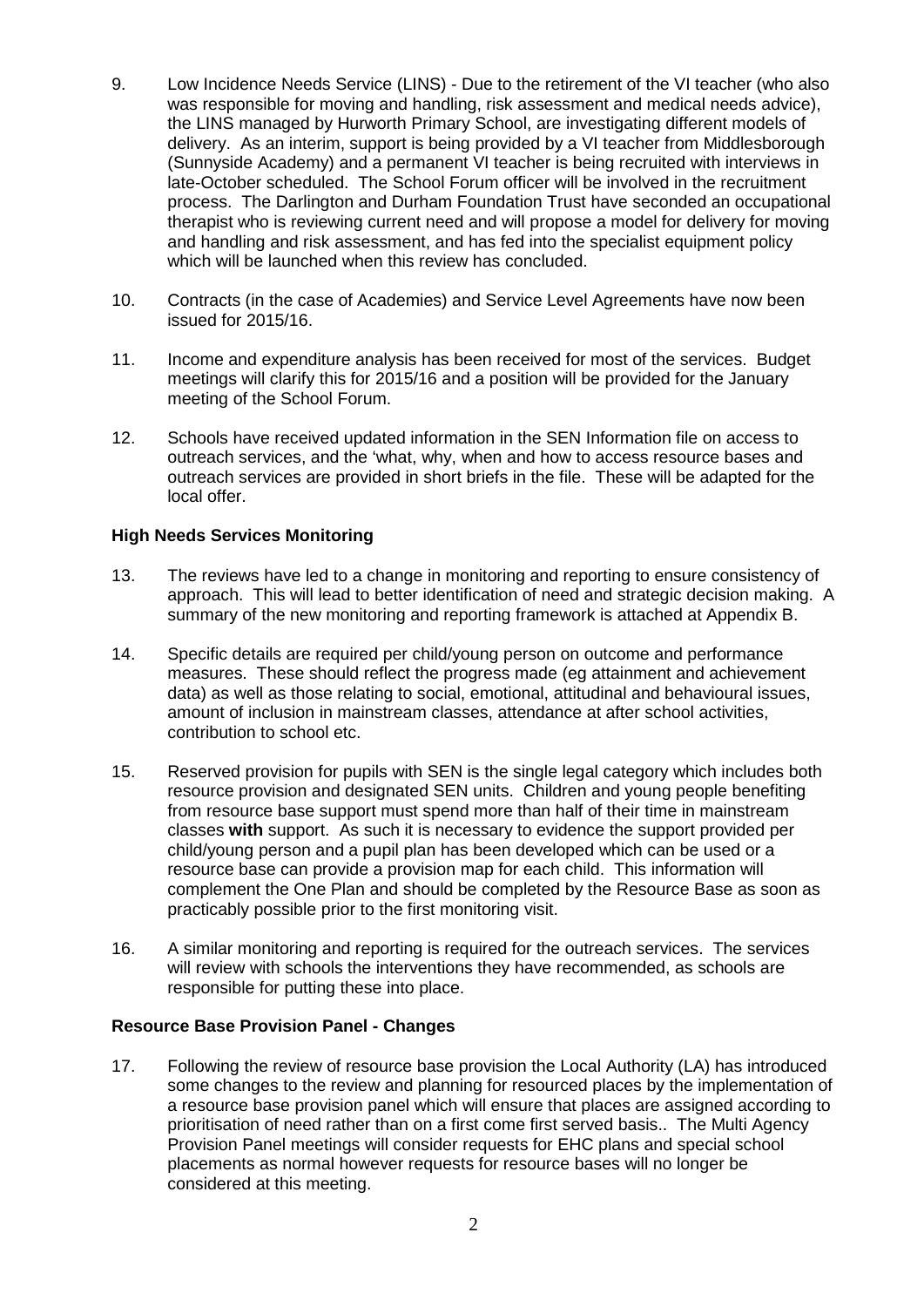- 18. The new resource base provision panel will:
	- Agree where children/young people should enter the resource base
	- Agree where children/young people should exit a resource base to mainstream school, or to other special provision referring to the Multi-Agency Provision Panel where appropriate;
	- Receive reports from the Resource Bases on children's progress in order for the LA to monitor and forward plan high needs places and budget;
	- Receive reports from the relevant outreach services as to ongoing need for support in Darlington in order to guide strategic decisions on high needs places and budget;
	- Review demand to inform the Commissioning process.
- 19. The School Forum monitoring officer will meet quarterly with each Resource Base prior to the panel and report on resource base progress including a report on outreach support where appropriate. A LA SEN Case Officer will provide independent advice on suitability of support provided by resource base to meet child/young person's needs and the RB manager will be in attendance to present report on children/young people's progress and issues for consideration for planning placements.

## **SEN Policy and Support**

- 20. A new SEN Information and Support file has been launched with SENCo's. This file contains Graduated Response guidance and all the updated information on Resource Bases alongside changes to the One Plan, and EHC processes. It will be available online via a portal for schools, but this is currently in development, therefore, any updates will be provided via email.
- 21. The graduated guidance links the consistency of quality first teaching with the new SEN Code, through the plan, do, review cycle. It gives the SENCo support to develop the whole school approach eg in the development of training. The guidance was trialled by Reid Street Primary school. It was found to be practical and welcomed in order to differentiate teaching.
- 22. The intention is that the SENCo network is used to share practice and review/evaluate the guidance during this Academic Year.

## **High Needs Services - Budgets**

- 23. Work has commenced on how to standardise the reporting of the high needs services budgets. The use of the new monitoring tools (pupil plan, and annual reporting), will ensure that through this Academic Year, a focus is given to consistent reporting of support provided per contact hour which could be used for a value for money calculation. However more work and consultation needs to be undertaken as to how support costs should be calculated.
- 24. Budget meetings have been requested that will commence this discussion.
- 25. The aim is that guidance will be provided on eligible support costs and working alongside the provision mapping project to define eligible top up costs for resource bases.

### **Traded Services to Academies**

26. The School Forum officer has worked with DBC legal department and other services to align some service level agreements for DBC traded services to Academies. The arrangements for maintained schools remain the same.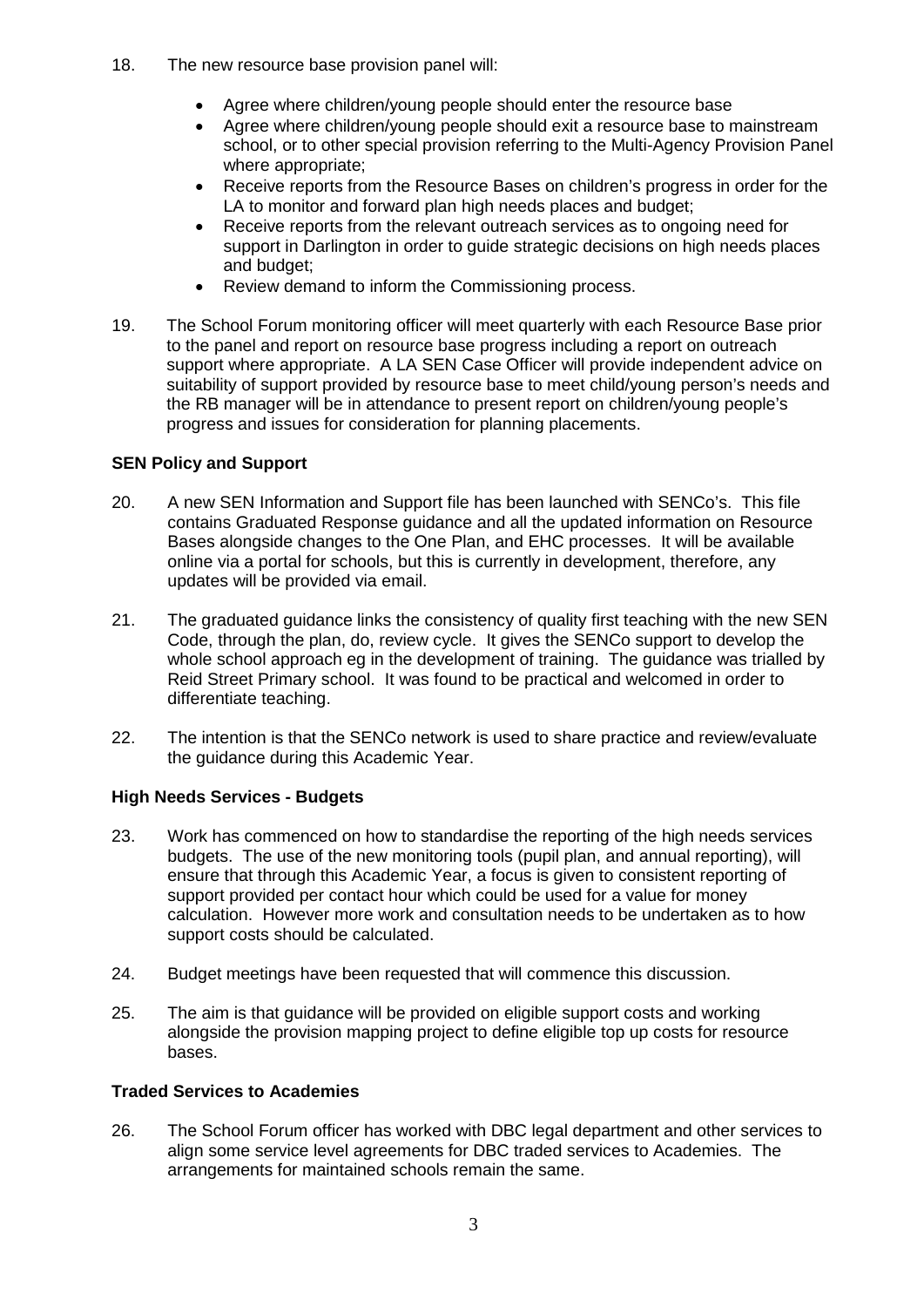- 27. This has been put into place to avoid the need for a large number of separate contracts to facilitate each parties understanding and management of the services on offer. The contract is drafted on the same terms as the Council uses in the services which is purchased from third parties. The departments have agreed to provide services on an Academic year basis.
- 28. The intention is for 2016/17 to have all service departments included in the bulk contract on the same basis.

### **Future in Mind – Darlington Transformation Plan 2015-20**

- 29. The School Forum officer has continued to attend the Darlington Joint Commissioning Group for Children's Services. The first action for this group was to map commissioned children's services in Darlington and identify which services are currently joint commissioned, and timescales on existing contracts and commission plans.
- 30. As a consequence of this activity three key priorities were identified. One of these is Darlington's response to the principles set out in 'Future in Mind', NHS England's strategy for support for Children and Young People's mental health and wellbeing. This requires that a transformation plan is developed for all CCG areas which should cover the full breadth of local service provision, with specific deliverables for which additional funding has been allocated, including a ring-fenced amount for Eating Disorder Services. The development of the plan is led by the CCG.
- 31. The 'Future in Mind' strategy emphasises the importance of schools in supporting children and young people to develop resilience and good emotional and psychological health. The proposals are that mental health services develop links to schools through named contacts with the aim of making mental health support more visible and easily accessible, and to improve communication.
- 32. With this joint commissioning in mind the transformation plan task group designed and conducted a survey monkey questionnaire for all schools. This aimed to gain a baseline of provision delivered within schools as well as gain an insight into where schools felt the gaps are and how future provision should be directed.
- 33. The survey was designed with input from Alison Maddison, Head of School at Hurworth Primary, who sat on the task group, as well as PHSE and SEN leads. The survey was sent electronically to schools in July 2015. 22 schools responded, a 52% return rate; this consisted of 3 secondary schools and 19 primary schools.
- 34. It was found that policies to encourage a positive culture and promote good mental health rated highly as being in place in schools. There was support for the concept of a whole school approach. The three top areas identified by school's for improvement was for specific mental health training for staff; counselling/support and training for parents. These responses have informed the resilience, prevention and early intervention action plan within the transformation plan so there is a specific action to provide training for school staff which will include the roles of health care professionals and referral pathways. In order to promote resilience, there is also an action to produce an endorsed/approved menu of resources/guidelines which will encourage consistency but still allow for individuality with schools.
- 35. The transformation plan will be agreed by the Darlington Health and Wellbeing Board and funding released if plans meet assurance criteria, by mid November 2015. The plan will be published on the Darlington Borough Council website and schools will be informed of this when it is available.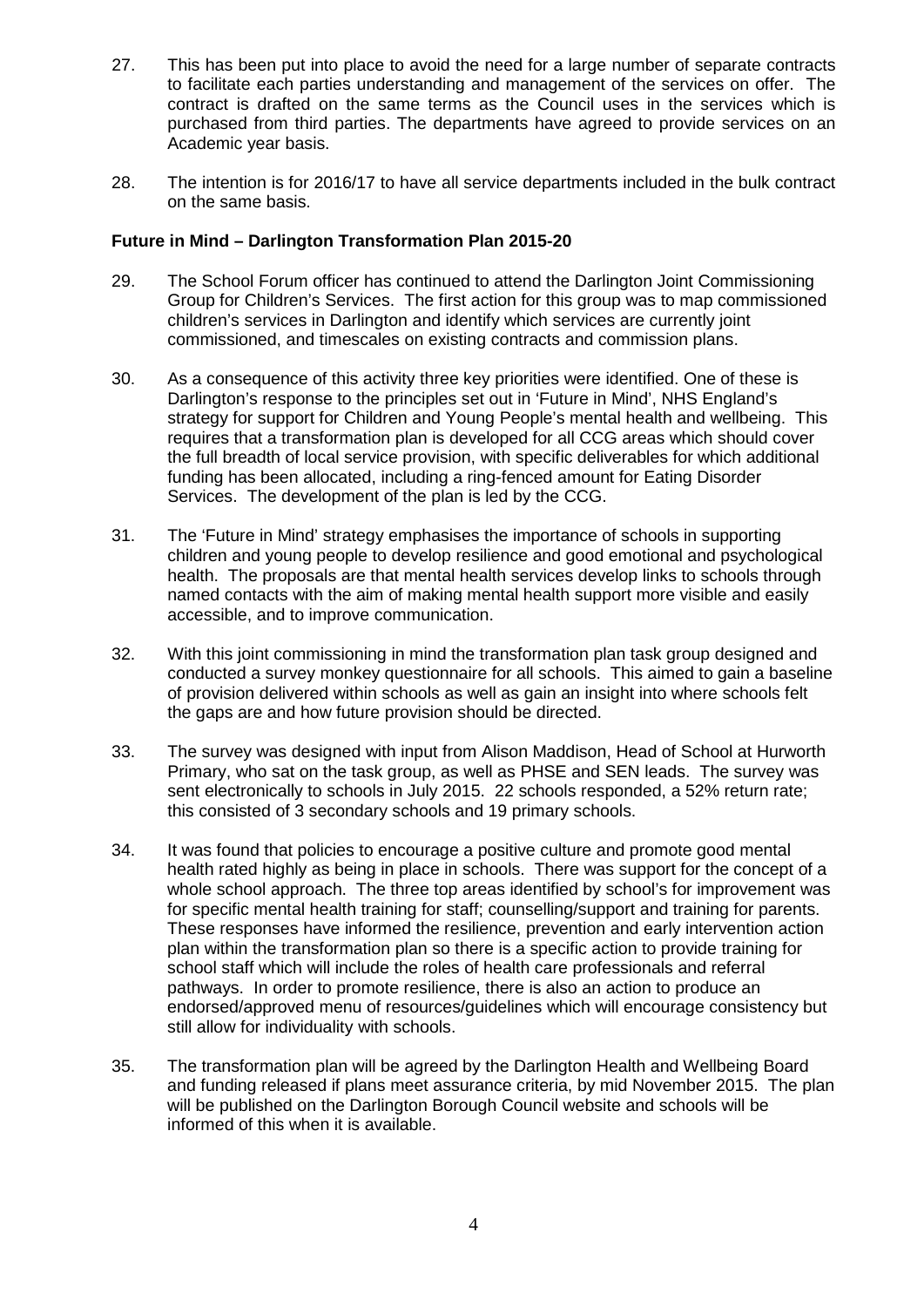## **Conclusions**

- 36. The consensus across all reviews is that the demand on most of the services is increasing, requiring different approaches to meet these needs. An initial review of budgets indicates that in some cases expenditure exceeds income, but some changes are being made to service delivery in-term so a position will be provided to the school Forum for January budget decisions.
- 37. Staffing changes have created an opportunity to make changes and improvements in the medium term to services, and liaising with health (including Speech and Language and Occupational Therapy), has led to a readiness to provide interim support which will be under review, but longer term solutions may be required which may give the opportunity to consider different models of delivery.
- 38. Where services and resource bases are under subscribed these will be under review this term. It is hoped that initial findings can be reported to the School Forum in January and implications to budgets can be discussed.
- 39. The changes to the resource base approvals process should help identify children most in need and provide a more evidence based approach as schools need to evidence the actions taken to support children and young people.
- 40. New procedures, such as the resource base panel, will be evaluated after the first term to identify any areas for improvement.
- 41. Using the costed provision maps it is hoped that an evaluation of resource base top up costs and support per pupil can be evidenced. This will contribute to informed decision making by the resource base provision panel.
- 42. Concern was expressed in consultation over the previous year that responsiveness and flexibility of outreach support may suffer because of lack of capacity. This can now be monitored more effectively.
- 43. Schools need to report the impact of resource base provision on a child's/young person's academic progress in the context of 'Assessing Without Levels'. The School Forum officer has agreed that flexibility is required and as long as progress can be ascertained, mapping against peers progress and similar pupils with SEN, providing qualitative commentary, this is acceptable.
- 44. A dialogue has been commenced with Darlington Association on Disability. Parents/carers will be invited to meetings which are intended to report the outcome of the reviews, the changes to resource base planning, review potential changes required to the local offer and in order to consult on the development of an ASD strategy.

### **Next Steps**

45. Immediately:

- Review local offer pages on the LA website/information available on services to ensure access criteria and threshold information is clear, concise and accessible to all.
- Consultation with DAD parents/carers forum.

### 46. Medium Term:

• Scope ASD Provision Review leading to an ASD Strategy to inform direction of travel for ASD in Darlington, this will include a data review, consultation and engagement with parents, health (including the context of the CCG CAMHS review)